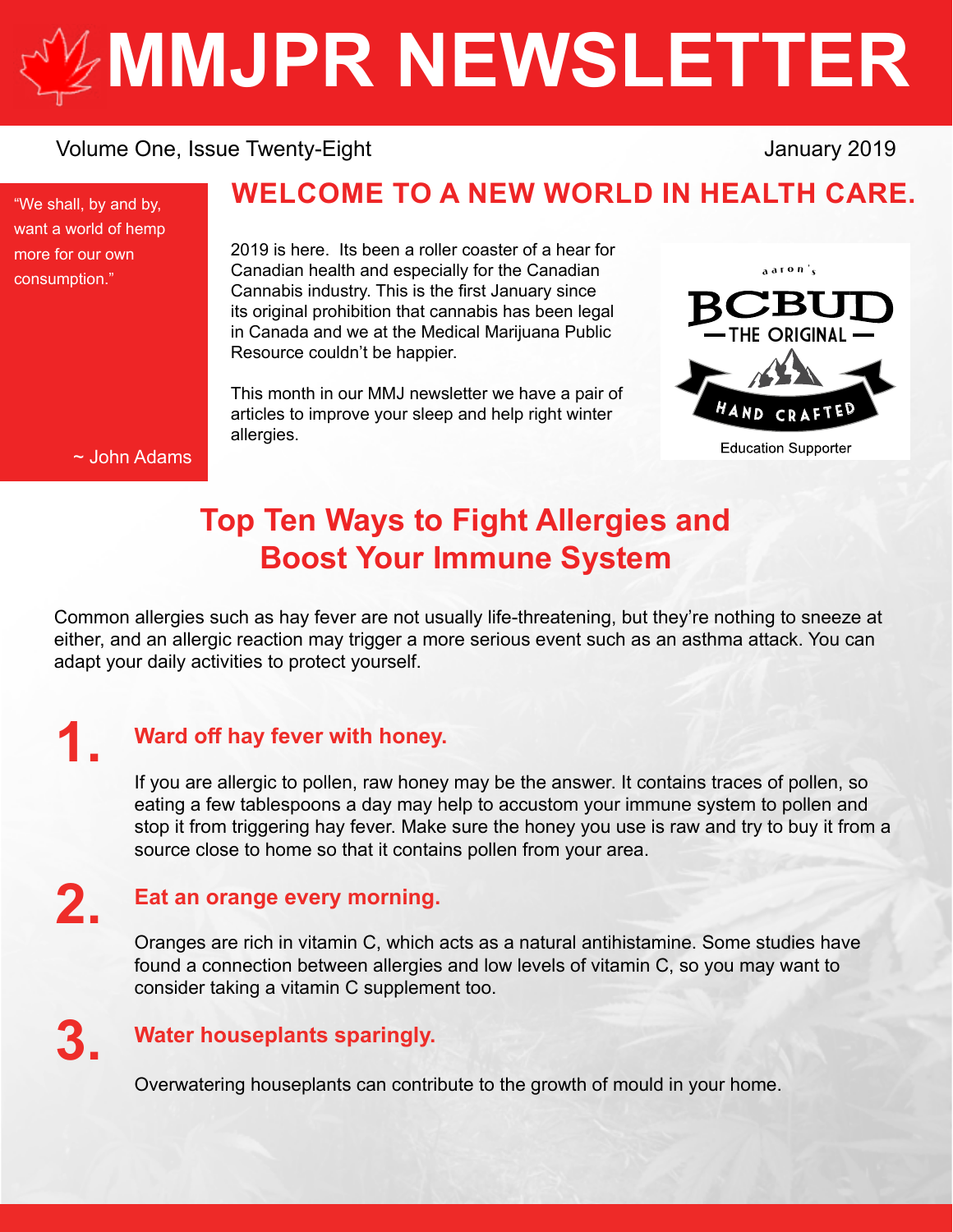

#### **Spend the weekend decluttering.**

Get rid of any clothing you haven't worn in a couple of years. Store sports equipment in the garage or storage area where it belongs. When you finish, give everything a good vacuum to reduce significantly the amount of dust in your house.

# **5.**

**6.**

#### **Avoid foods containing monosodium benzoate.**

An Italian study found that the food preservative monosodium benzoate was responsible for triggering allergy-like symptoms, including sneezing and nasal itching, in adults without allergies. Monosodium benzoate is commonly found in juices, pie fillings, pickles, olives and salad dressings.

### **Keep your thermostat set above 18 C in winter.**

If you set your thermostat too low, you will encourage the growth of mould in damp air. Heat dries the air, preventing mould, though air that's too dry can also irritate your lungs and sinuses. An inexpensive humidity meter could help the perfect level is about 50 percent.

# **7.**

# **Take algae for allergies.**

Try drinks or supplements that contain spirulina, a blue-green algae. Spirulina is a powerful anti-inflammatory agent and can help to quell an over-reactive response of the immune system to triggers such as pollen.

In a study that involved giving a group of hay-fever sufferers a daily dose of 2000 mg spirulina, researchers recorded a reduction of approximately 32 percent in the severity of hay-fever symptoms.



# **8.**

# **Clean out your gutters.**

Clogged gutters can result in water seeping into the house, leading to mould growth, which can exacerbate allergies. Next time it rains, check your gutters. If you see water leaking out of the end caps, flowing on the outside or dripping behind them, it's time to get out the ladder.



[Education Supporter](https://ampleorganics.com/)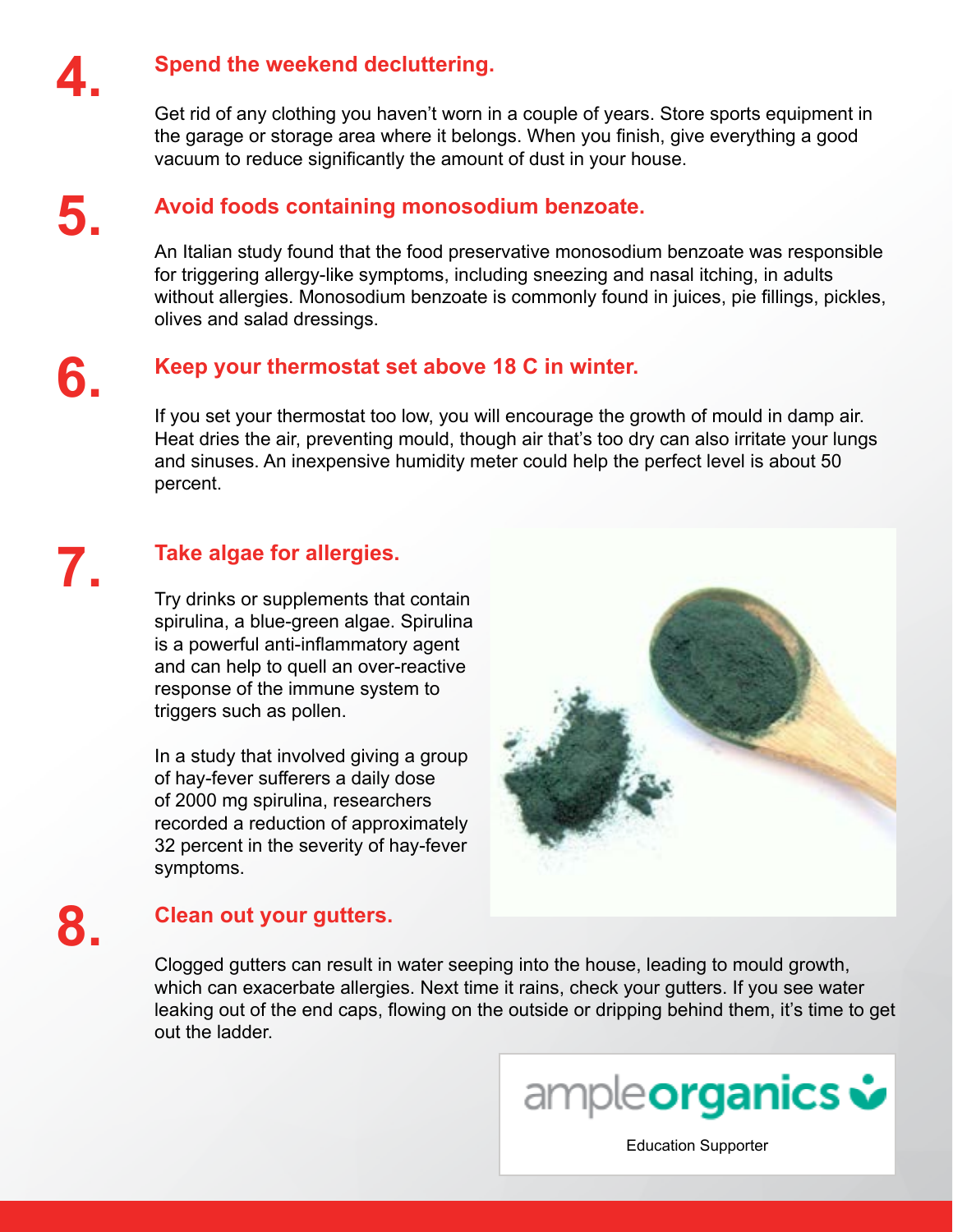# **Install hard-surface flooring**

Carpets are breeding grounds for dust mites and mould and do a wonderful job of capturing animal dander and pollen—only to release it every time you vacuum or even just walk on it. Wood, tile or laminate floors are the best for people with allergies.

# **10.**

# **Check Your Flavonoids**

Abundant in all types of plants, flavonoids (or bio-flavonoids) comprise a large group of water-soluble compounds known known for their antioxidant properties. Most are colourless but some are responsible for the yellow and red/blue hues seen in many fruit and vegetables. Plants use the chemicals to attract pollinators, signal ripeness and to protect against attacks against microbes. For humans, the consumption of flavonoids with their antioxidant, antimicrobial and anti-inflammatory characteristics, may help to boost your immune system. Of these more than 4,000 compounds, quercetin and the citrus flavonoids are perhaps the best known. In test tube experiments, quercetin was shown to prevent immune cells from releasing histamine, thereby offering relief from allergies, asthma, hay fever and hives. The consumption of flavonoids, with their antioxidant, antimicrobial and anti-inflammatory characteristics' may help boost your immune system and offer some protection against a variety of ailments. Of the more than 4000 compounds, quercetin and the citrus flavonoids are perhaps the best known. They can be purchased as tablets, capsules or lozenges. Check with your doctor first!

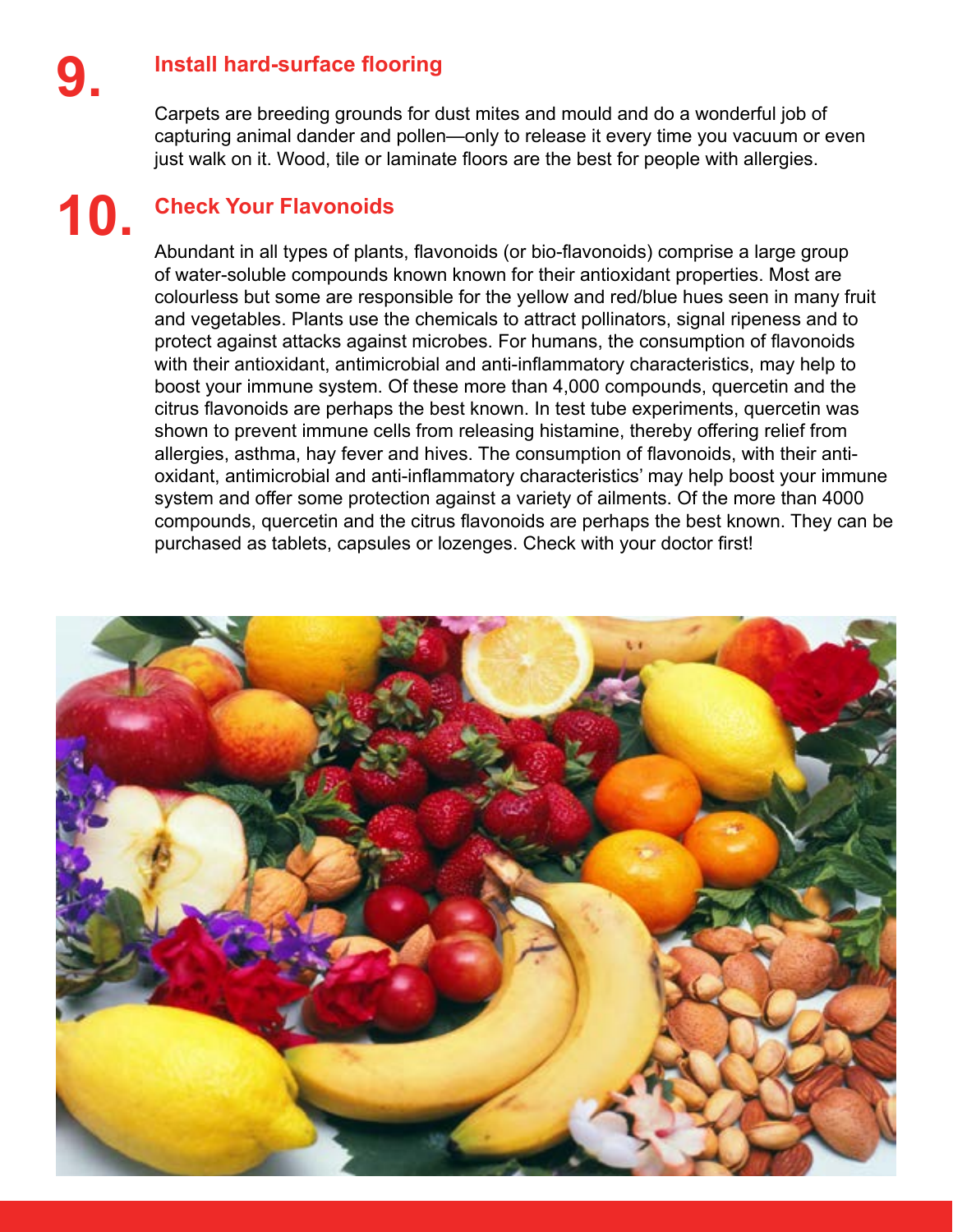# **Sleeping Positions and Your Bedroom**



 If you're waking up sore and aching each morning, you need to re-evaluate the positions in which you're sleeping and the quality of your mattress and pillows. There may be other features of your bedroom that could be improved to enhance comfort and relaxation.

### **Try not to lie flat on your back**

Lying in this position forces your spine into an unnatural position, which can strain your muscles, joints and nerves. Your spine isn't meant to be straight—it has three natural curves: one in your lower back, one in the middle of your back and one near your neck.

# **Adopt the fetal position**

Lie on your side in the fetal position with your knees bent and a pillow tucked between your legs. This will take the most stress off your back and is particularly suitable for people with back pain.

#### **Put a pillow under your knees**

If you must sleep on your back, prop a big fluffy pillow under your knees to reduce the pressure on the sciatic nerve in your lower back.

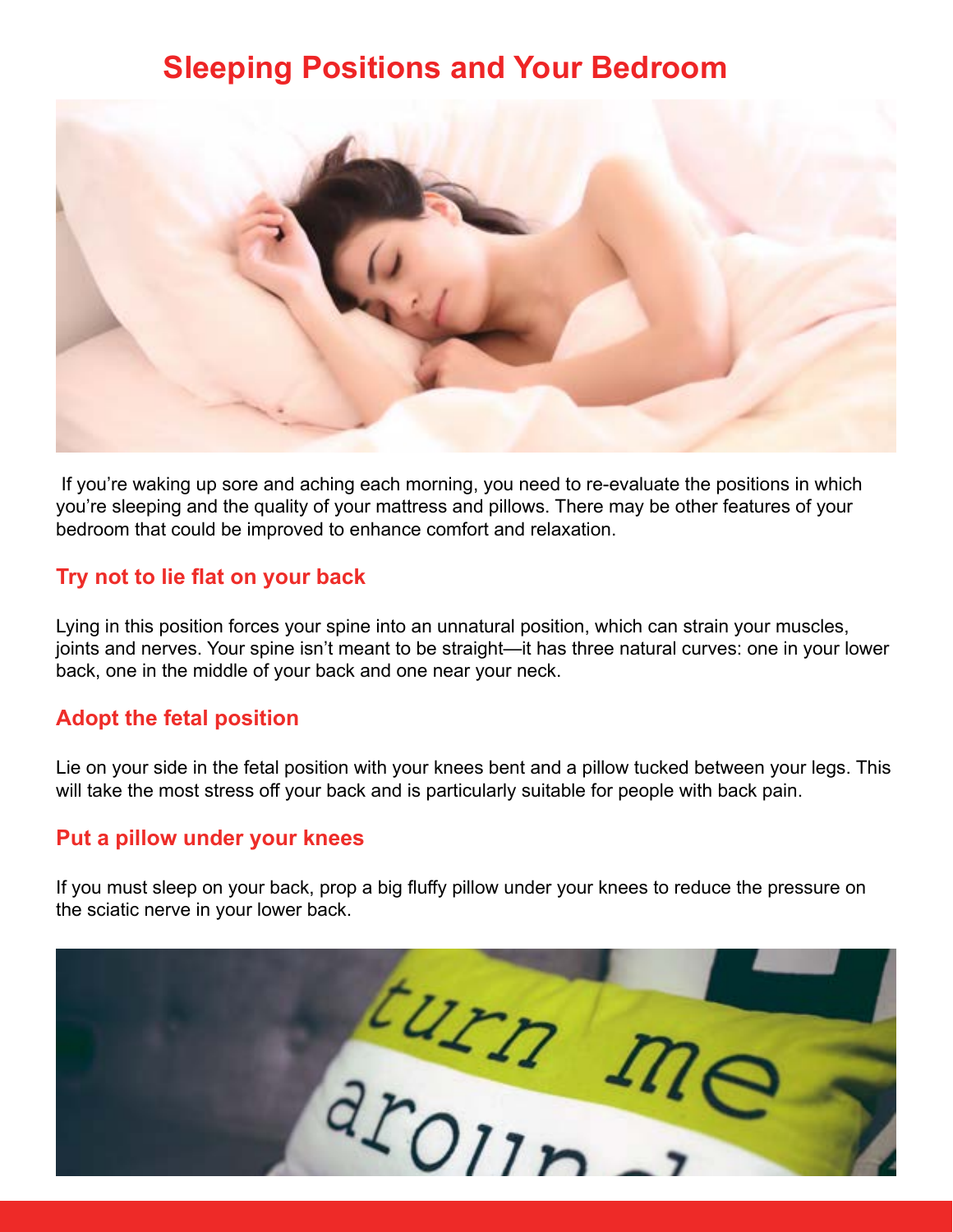# **Think about neck support**

If you find yourself tossing and turning as you try to get comfortable, consider buying a special necksupporting pillow. They are specially designed for people who have neck pain or tension that prevent sleep.

One Swedish study found that neck pillows can enhance the quality of your sleep as well as reduce neck pain.The ideal neck pillow should be soft and not too high, provide neck support and be allergytested and washable. Alternatively, use an ordinary small pillow or a rolled-up towel under your neck as long as it doesn't push your chin too far forward.

# **Don't sleep on your front**

Sleeping face down can exaggerate the arch at the base of your spine and cause strain—unless you have sciatica, in which case lying on your front is the recommended position.

# **Ease heartburn**

You can counteract the discomfort of indigestion by raising the head of your bed 10–15 cm with wooden blocks or old phone books. When you sleep titled at an angle, gravity helps to keep acid in the stomach.

# **Cool your bedroom**

Turn any heating off (or at least right down) before going to bed. Most people sleep better when the air around them is cool and their bedding is snug.

# **Buy a bigger bed**

If you share a bed, consider buying a queen or king-size bed so that you and your partner don't keep each other awake. Some mattresses are designed so that when your partner moves you feel nothing. Or consider sleeping in separate beds.